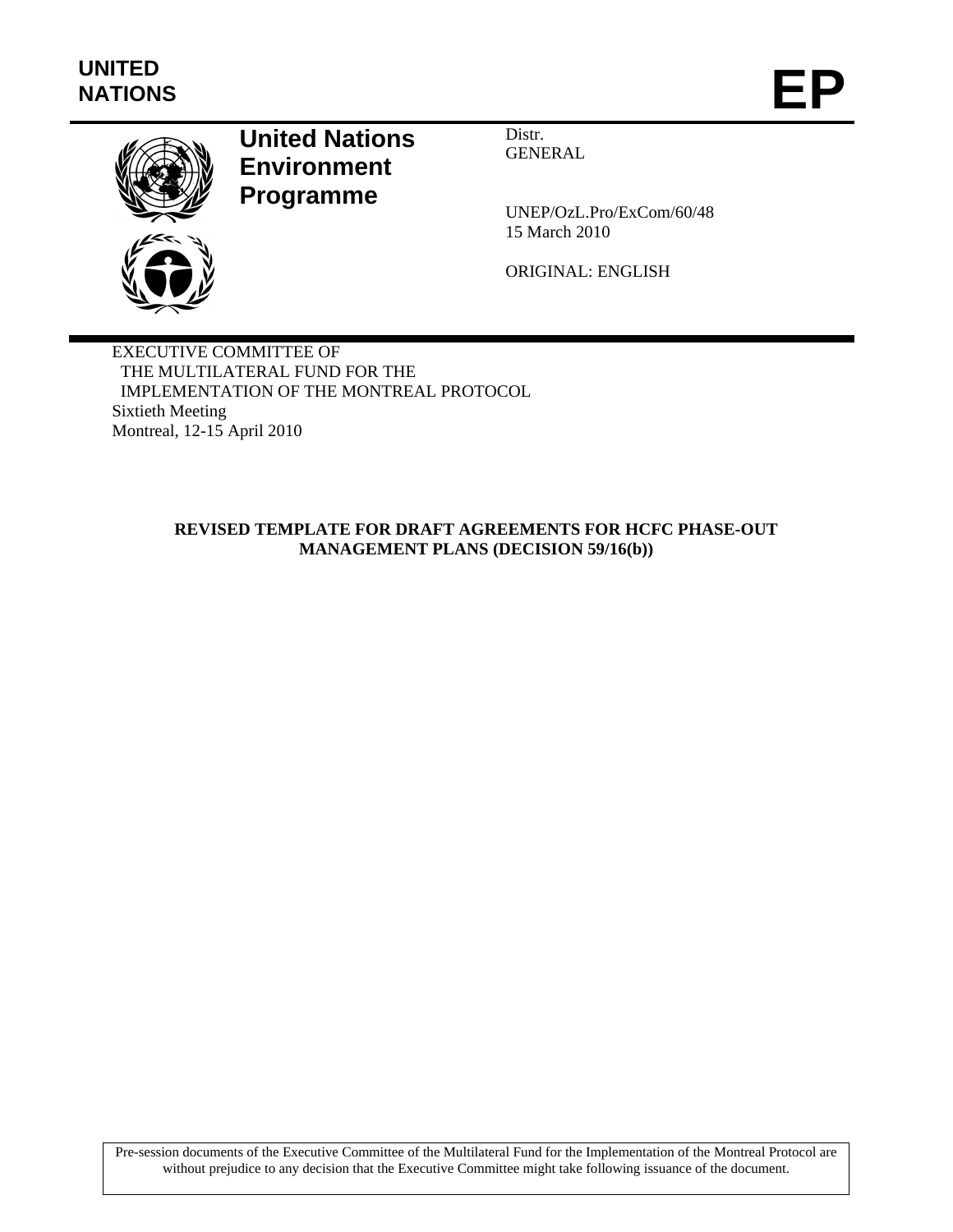1. In advance of the  $59<sup>th</sup>$  Meeting of the Executive Committee, the Secretariat had prepared a preliminary template for a draft agreement for HCFC phase-out management plans (HPMPs) on the basis of the templates for agreements on national phase-out plans (NPPs) and terminal phase-out management plans (TPMPs), incorporating some improvements in the light of experience gained in the implementation of such agreements. The preliminary template was intended to be a starting point for the future development of a template for draft agreements and a means of helping Article 5 Parties to prepare agreements that conformed to the requirements of the Executive Committee.

2. At the 59<sup>th</sup> Meeting the issue was discussed by the Executive Committee, and several representatives of implementing agencies said that such a template would be very useful to them. In the discussion it was also suggested that the draft agreement should contain a clause in which the country confirmed its continued commitment to meeting all existing obligations with regard to the phase-out of relevant ODS.

3. Subsequent to this discussion, the Executive Committee decided (decision 59/16) to request bilateral and implementing agencies preparing HPMPs to use the preliminary template as a guideline when advising countries on preparing a draft agreement for HPMPs for consideration by the Executive Committee; and to request Executive Committee Members and bilateral and implementing agencies to submit comments on the preliminary template to the Secretariat so as to enable it to prepare a revised version of the preliminary template for consideration by the Committee at its 60th Meeting. In December 2009, the Secretariat wrote to the bilateral and implementing agencies requesting their comments, and one response was received. The comments from the Government of Germany are contained in Annex I to this document.

4. The Secretariat reviewed the preliminary template and took into consideration the comments made by Germany. The changes carried out as compared to the template enclosed with the report of the  $59<sup>th</sup>$  Meeting of the Executive Committee are included in the following list. An updated preliminary template is contained in Annex II.

- (a) In paragraph 1, additional language was introduced for the purpose to indicate a final reduction under the plan prior to the establishment of a baseline for the country. Once the baseline has been determined, this option becomes obsolete;
- (b) In paragraph 2, changes were introduced to capture the idea of sustained reductions for those substances which are not part of the agreement, but have been phased out previously. The text also allows for essential or critical use exemptions;
- (c) In paragraph 5, the wording has been slightly changed to express better for which years a country needs to report when submitting a tranche request;
- (d) In paragraph 7, the words "i.e. reallocations affecting in total 30% or more of the funding of the last approved tranche" have been added to specify more precisely the term "major changes". These words are intended to capture the content of decision 46/37, specifying flexibility in multi-year agreements;
- (e) The role of the cooperating agency has been made more specific; and
- (f) In a number of paragraphs, the language has been modified very slightly (consistent use of plural for "reports", for example) to provide more consistency without effect on the content.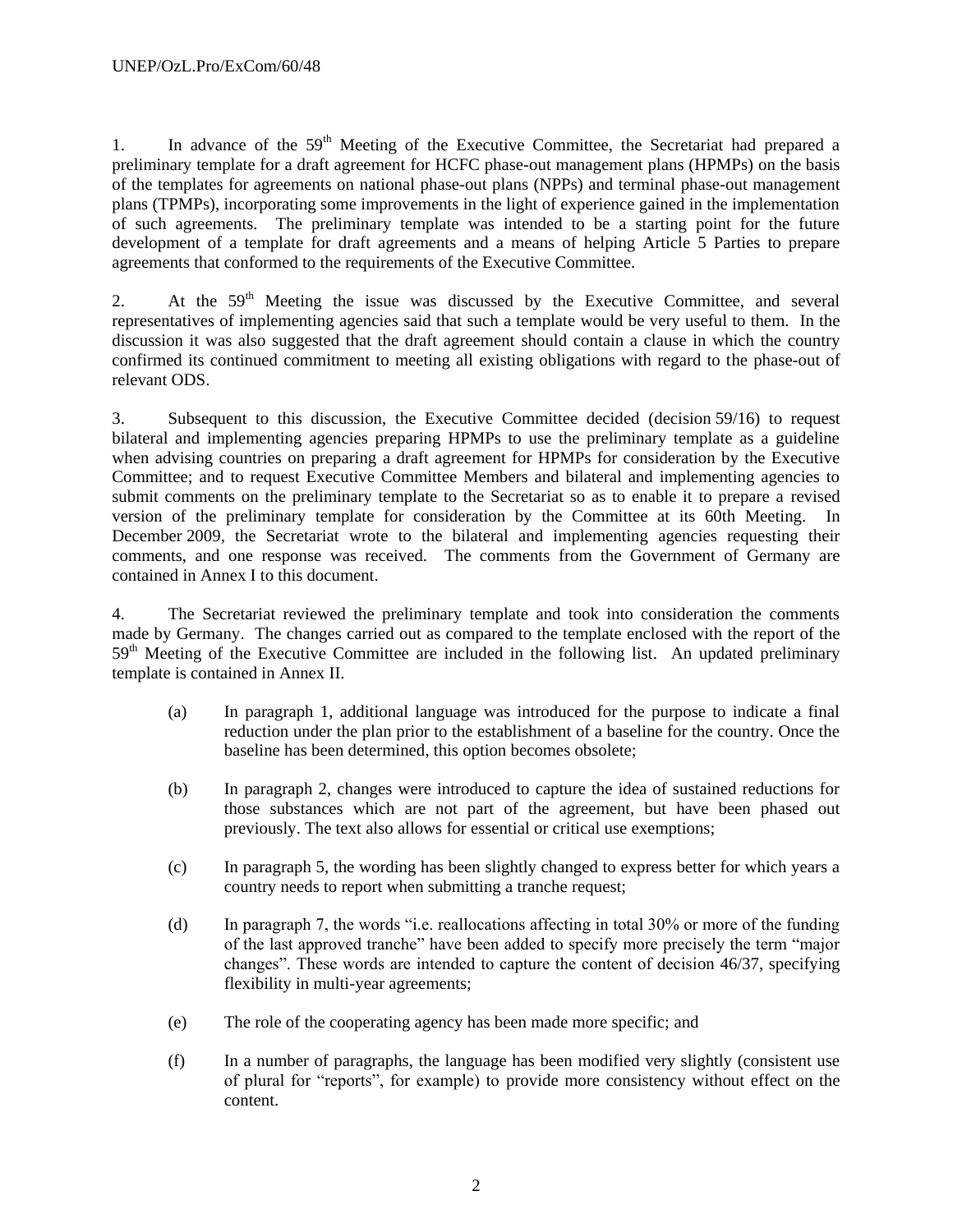5. The Secretariat would like to reconfirm that this draft template is solely intended to express the general expectations of the Executive Committee for agreements with country governments relating to HCFC consumption phase-out. Due to its generally applicable language, it forms a suitable basis for countries to produce their own Draft Agreement for submission with relatively minor effort, with amendments as needed to suit specific circumstances. The Secretariat will, in such cases, seek clarification regarding the reasons for the changes and present the case to the Executive Committee at the time when the plan is being submitted.

6. In the second part of the proposed decision below, the Secretariat relates to the issue that HPMP agreements might foresee approval of the final tranche at a time before the country has reported consumption for the first year with a consumption limit, under the Montreal Protocol, i.e. for the year 2013. For the year 2010 to 2012, the definition of a limited maximum allowable consumption is only of limited usefulness, since there is no requirement under the Montreal Protocol to limit consumption in those years. The decision simply requests that the planned submission of the last tranche can only be foreseen once the consumption for 2013 is known.

- 7. The Secretariat recommends that the Executive Committee:
	- (a) Approves the template contained in Annex II to document UNEP/OzL.Pro/ExCom/60/48, as a basis for the drafting of an Agreement between a country and the Executive Committee regarding HCFC phase-out management plans; and
	- (b) Requests that future draft agreements schedule the submission of final tranches so that consumption will have been reported under Article 7 of the Montreal Protocol for the year 2013 before the last tranche of the agreement is to be approved.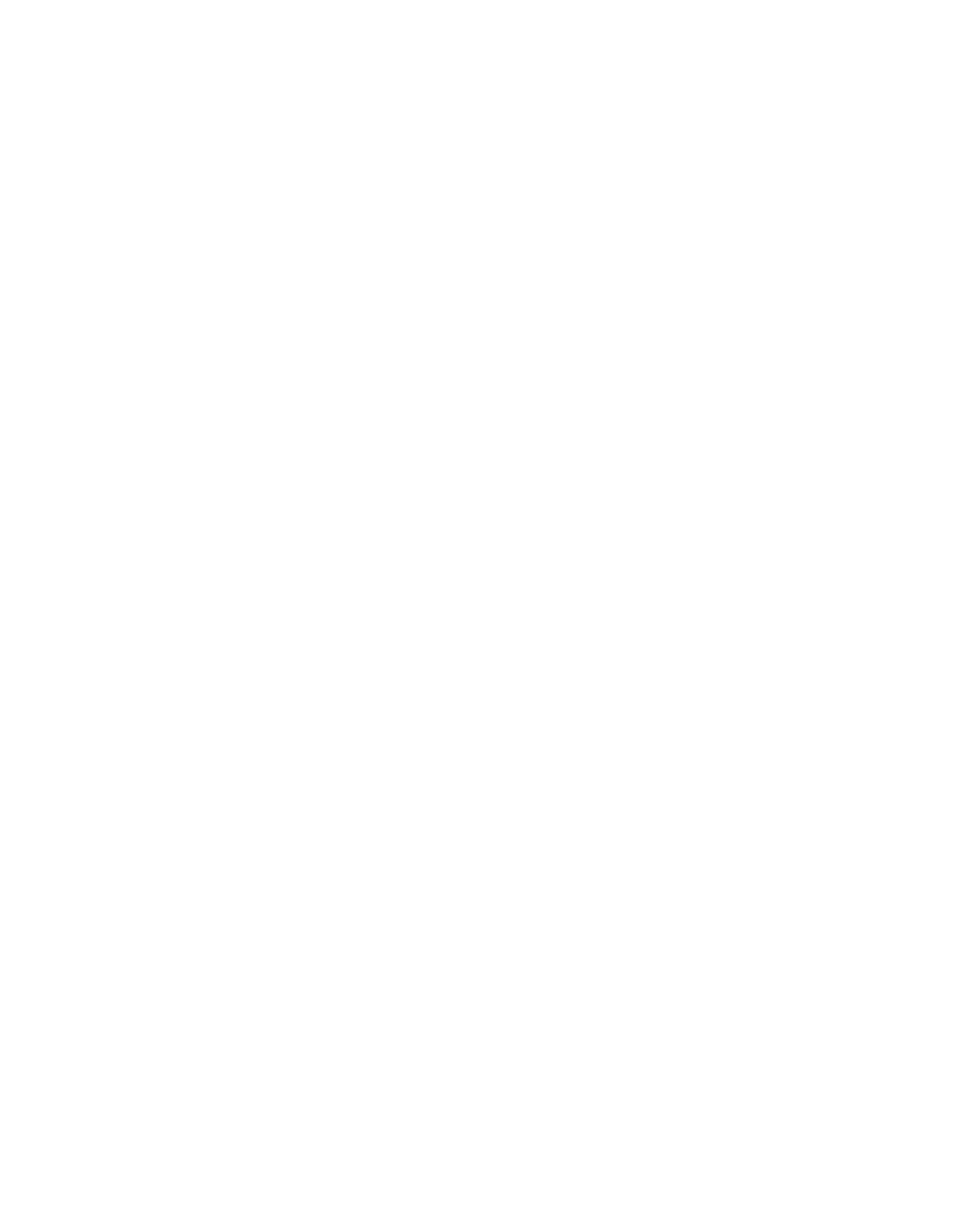#### **Annex I**

# **COMMENTS FROM THE GOVERNMENT OF GERMANY DATED 31 DECEMBER 2009**

(extracted from e-mail communication)

[…]

Commenting on Agenda item 7, Decision 59/16:

Preliminary template for draft agreements for HPMPs

The draft template for HPMP agreements is based on the well proven practices for National CFC Phase Out Plans. Therefore considerable experience on how to handle such documents exists in the Agencies as well as in the National Ozone Units (NOUs).

As far as the principle and content of the draft template is concerned, in our opinion nothing needs to be changed. However, the language particularly in the initial text pages (which are meant to be applicable to all individual agreements without further change) appears to be a bit awkward. This may be partly due to the many cross references needed to point to other parts of the document, but also to the rather "legal" language used. In view of the overwhelming majority of users who are not native English speakers and the long time period during which this template would be applied, we kindly urge the Secretariat to make a special effort to simplify the text in cooperation with selected users.

In para 7 reference is made to possible reallocations categorized as "major" and "minor" changes. For clarity it may be helpful to indicate (as in previous templates) that "major" would be in excess of e.g. 20% of the tranche.

[…]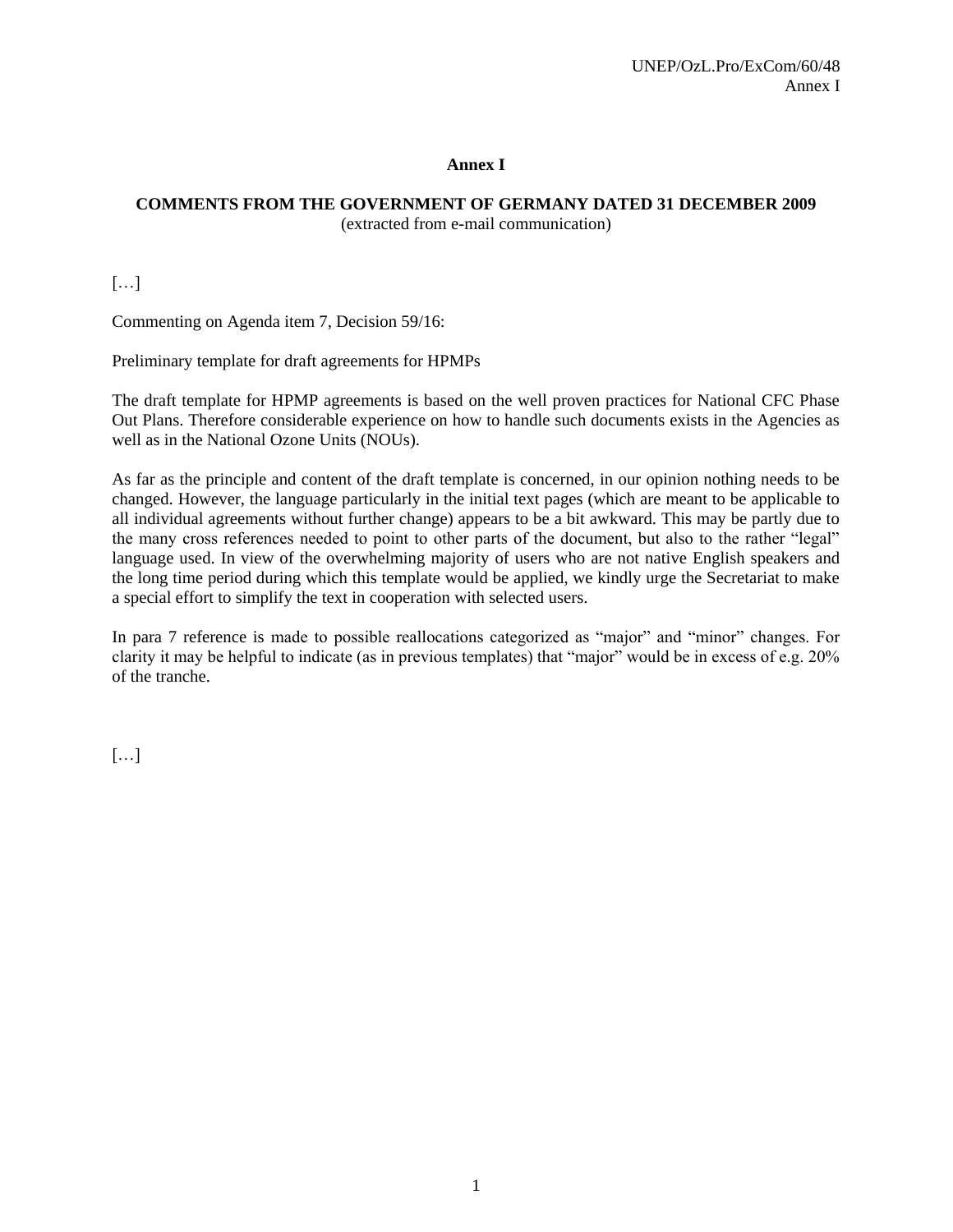#### **Annex II**

#### **PRELIMINARY TEMPLATE**

#### **DRAFT AGREEMENT BETWEEN [COUNTRY NAME] AND THE EXECUTIVE COMMITTEE OF THE MULTILATERAL FUND FOR THE REDUCTION IN CONSUMPTION OF HYDROCHLOROFLUROCARBONS**

1. This Agreement represents the understanding of the Government of [Country name] (the "Country") and the Executive Committee with respect to the reduction of controlled use of the ozone-depleting substances (ODS) set out in Appendix 1-A (the "Substances") to a sustained [level of [figure] ODP tonnes / maximum consumption allowed for [year] under the Montreal Protocol reduction schedule [minus [value/per cent] ] prior to 1 January [year] in compliance with Montreal Protocol schedules.

2. The Country agrees to meet the annual consumption limits of the Substances as set out in row 1.2 of Appendix 2-A (the "Targets and Funding") in this Agreement. The country also agrees to meet the annual consumption limits specified in the Montreal Protocol reduction schedule for all Substances as well as for those ODS where the Montreal Protocol reduction schedule has already lead to complete phase-out, except to the degree that the Parties have agreed on essential or critical use exemptions for the Country. The Country accepts that, by its acceptance of this Agreement and performance by the Executive Committee of its funding obligations described in paragraph 3, it is precluded from applying for or receiving further funding from the Multilateral Fund in respect to any consumption of the Substances which exceeds the level defined in row 1.2 of Appendix 2-A as the final reduction step under this agreement for all ODS specified in Appendix 1-A, and in respect to any consumption of each of the substances which exceeds the level defined in row[s] 4.1.3 [and 4.2.3, …].

3. Subject to compliance by the Country with its obligations set out in this Agreement, the Executive Committee agrees in principle to provide the funding set out in row 3.1 of Appendix 2-A (the "Targets and Funding") to the Country. The Executive Committee will, in principle, provide this funding at the Executive Committee meetings specified in Appendix 3-A (the "Funding Approval Schedule").

4. The Country will meet the consumption limits for each of the Substances as indicated in Appendix 2-A. It will also accept independent verification, to be commissioned by the relevant implementing agency (IA), of achievement of these consumption limits as described in subparagraph 5(b) of this Agreement.

5. The Executive Committee will not provide the Funding in accordance with the Funding Approval Schedule unless the Country satisfies the following conditions at least 60 days prior to the applicable Executive Committee meeting set out in the Funding Approval Schedule:

- (a) That the Country has met the Targets for all relevant years. Relevant years are all years since the year in which the hydrochloroflurocarbons phase-out management plan (HPMP) was approved. Exempt are years for which no obligation for reporting of country programme data exists at the date of the Executive Committee Meeting at which the funding request is being presented;
- (b) That the meeting of these Targets has been independently verified, except if the Executive Committee decided that such verification would not be required;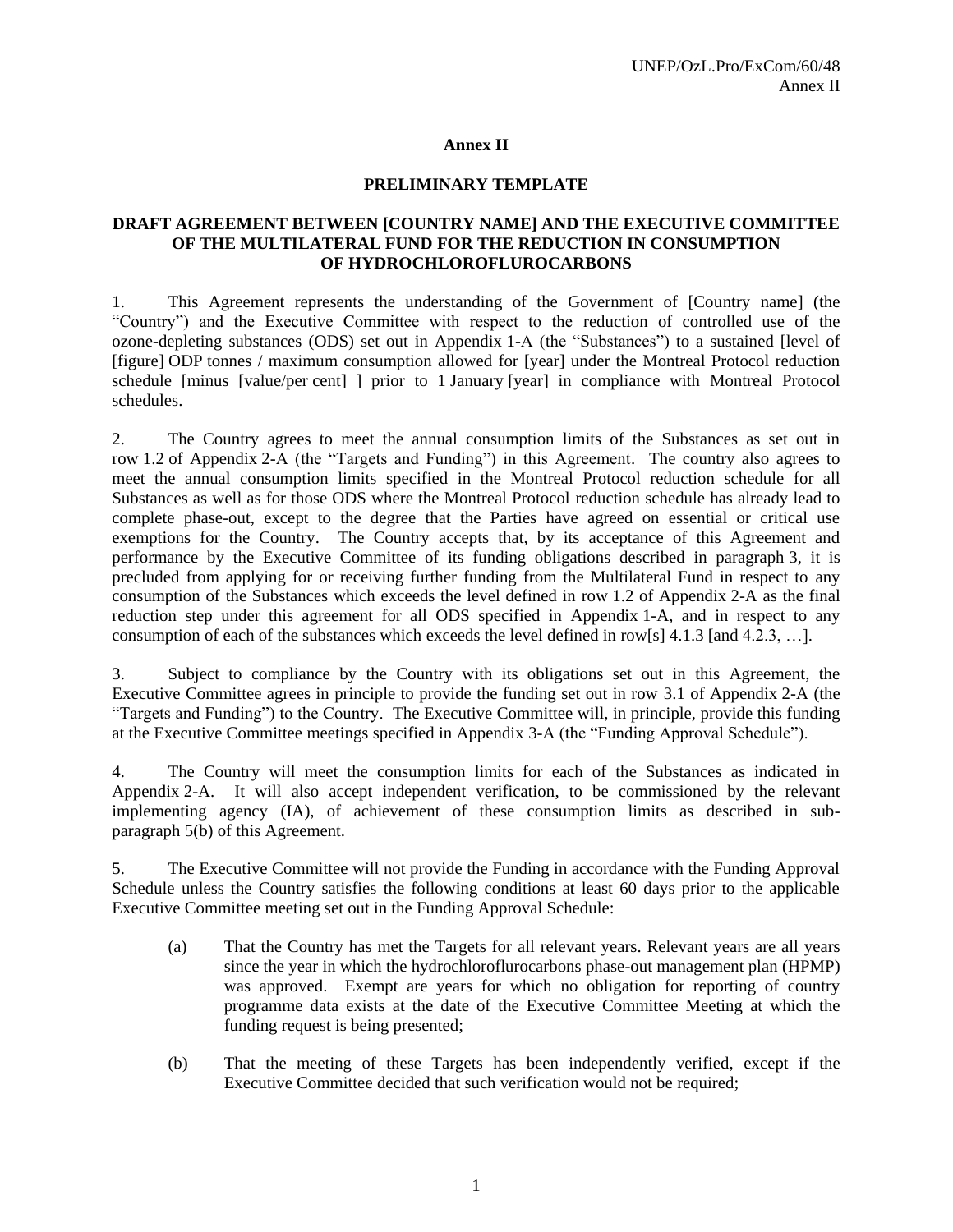- (c) That the Country has substantially completed all actions set out in the previous tranche implementation plan and submitted a tranche implementation report in the form of Appendix 4-A (the "Format of Tranche Implementation Report and Plan") for each previous calendar year; and
- (d) That the Country has submitted and received endorsement from the Executive Committee for tranche implementation plans in the form of Appendix 4-A (the "Format of Tranche Implementation Reports and Plans") for each calendar year until and including the year for which the funding schedule foresees the submission of the next tranche or, in case of the final tranche, until completion of all activities foreseen.

6. The Country will ensure that it conducts accurate monitoring of its activities under this Agreement. The institutions set out in Appendix 5-A (the "Monitoring Institutions and Roles") will monitor and report on that monitoring in accordance with the roles and responsibilities set out in Appendix 5-A. This monitoring will also be subject to independent verification as described in sub-paragraph 5(b).

7. While the Funding was determined on the basis of estimates of the needs of the Country to carry out its obligations under this Agreement, the Executive Committee agrees that the Country may have the flexibility to reallocate the approved funds, or part of the funds, according to the evolving circumstances to achieve the goals prescribed under this Agreement. Reallocations categorized as major changes must be documented in advance in a tranche implementation plan and endorsed by the Executive Committee as described in sub-paragraph 5(d). Major changes would relate to reallocations affecting in total 30% or more of the funding of the last approved tranche, issues potentially concerning the rules and policies of the Multilateral Fund, or changes which would modify any clause of this agreement. Reallocations not categorized as major changes may be incorporated in the approved tranche implementation plan, under implementation at the time, and reported to the Executive Committee in the tranche implementation report. Any remaining funds will be returned to the Multilateral Fund upon closure of the last tranche of the plan.

8. Specific attention will be paid to the execution of the activities in the refrigeration servicing sub-sector, in particular that the:

- (a) Country would use the flexibility available under this Agreement to address specific needs that might arise during project implementation; and
- (b) Country and the implementing agencies will take full account of the requirements of decisions 41/100 and 49/6 during the implementation of the plan.

9. The Country agrees to assume overall responsibility for the management and implementation of this Agreement and of all activities undertaken by it or on its behalf to fulfil the obligations under this Agreement. [Lead agency name] has agreed to be the lead implementing agency (the "Lead IA") and [Cooperating agency name] has agreed to be cooperating implementing agency (the "Cooperating IA") under the lead of the Lead IA in respect of the Country's activities under this Agreement. The Country agrees to evaluations, which might be carried out under the monitoring and evaluation work programmes of the Multilateral Fund or under the evaluation programme of any of the IA taking part in this Agreement.

10. The Lead IA will be responsible for carrying out the activities of the plan as detailed in the first submission of the HPMP with the changes approved as part of the subsequent tranche submissions, including but not limited to independent verification as per sub-paragraph 5(b). [This responsibility includes the necessity to co-ordinate with the Cooperating IA to ensure appropriate timing and sequence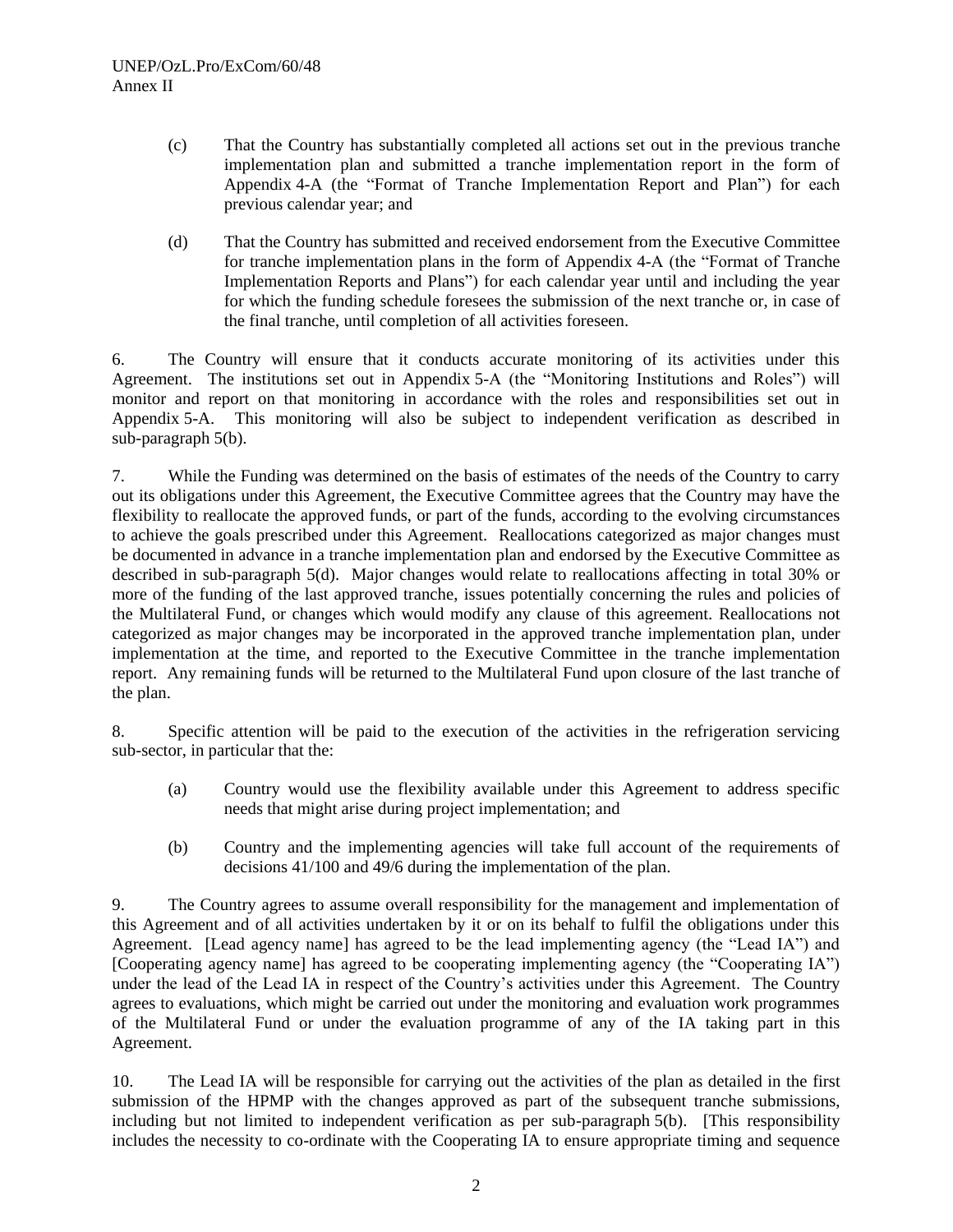of activities in the implementation. The Cooperating IA will support the Lead IA by being responsible for carrying out the activities listed in Appendix 6-B under the overall co-ordination of the Lead IA. The Lead IA and Cooperating IA have entered into a formal agreement regarding planning, reporting and responsibilities under this Agreement to facilitate a co-ordinated implementation of the Plan, including regular co-ordination meetings.] The Executive Committee agrees, in principle, to provide the Lead IA [and the Cooperating IA] with the fees set out in row[s] 2.2 [and 2.4...] of Appendix 2-A.

11. Should the Country, for any reason, not meet the Targets for the elimination of the Substances set out in row 1.2 of Appendix 2-A or otherwise does not comply with this Agreement, then the Country agrees that it will not be entitled to the Funding in accordance with the Funding Approval Schedule. At the discretion of the Executive Committee, funding will be reinstated according to a revised funding approval schedule determined by the Executive Committee after the Country has demonstrated that it has satisfied all of its obligations that were due to be met prior to receipt of the next tranche of funding under the Funding Approval Schedule. The Country acknowledges that the Executive Committee may reduce the amount of the Funding by the amounts set out in Appendix 7-A in respect of each ODP tonne of reductions in consumption not achieved in any one year. The Executive Committee will discuss each specific case in which the country did not comply with this agreement, and take related decisions. Once these decisions are taken, this specific case will not be an impediment for future tranches as per paragraph 5.

12. The funding components of this Agreement will not be modified on the basis of any future Executive Committee decision that may affect the funding of any other consumption sector projects or any other related activities in the Country.

13. The Country will comply with any reasonable request of the Executive Committee, the Lead IA [and the Cooperating IA] to facilitate implementation of this Agreement. In particular, it will provide the Lead IA [and the Cooperating IA] with access to information necessary to verify compliance with this Agreement.

14. The completion of the HPMP and the associated Agreement will take place at the end of the year following the last year for which a maximum allowable total consumption has been specified in Appendix 2-A. Should at that time activities be still outstanding which were foreseen in the plan and its subsequent revisions as per sub-paragraph 5(d), the completion will be delayed until the end of the year following the implementation of the remaining activities. The reporting requirements as per Appendix 4-A (a), (b), (d) and (e) continue until the time of the completion if not specified by the Executive Committee otherwise.

15. All of the agreements set out in this Agreement are undertaken solely within the context of the Montreal Protocol and as specified in this Agreement. All terms used in this Agreement have the meaning ascribed to them in the Montreal Protocol unless otherwise defined herein.

#### **APPENDICES**

#### **APPENDIX 1-A: THE SUBSTANCES**

| Substance        | Annex | Group | Starting point for aggregate reductions in consumption<br>(ODP tonnes) |
|------------------|-------|-------|------------------------------------------------------------------------|
| HCFC-22          |       |       |                                                                        |
| $HCFC-141h$      |       |       |                                                                        |
| [substance name] |       |       |                                                                        |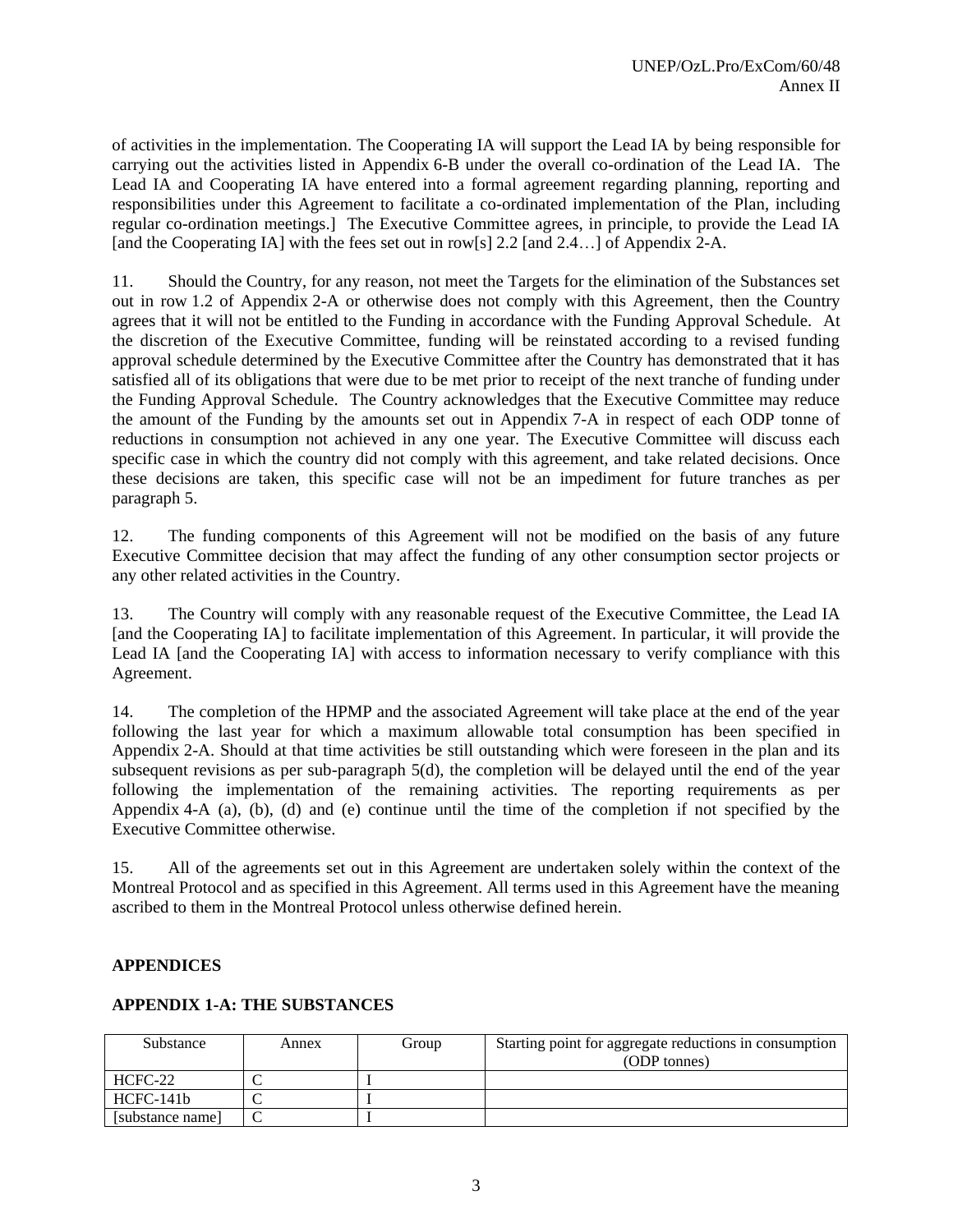|       |                                                                                        | 2010 | 2011 | 2012 | 2013 | 2014 | 2015 | <b>Total</b> |
|-------|----------------------------------------------------------------------------------------|------|------|------|------|------|------|--------------|
| 1.1   | Montreal Protocol reduction schedule of                                                |      |      |      |      |      |      | n/a          |
|       | Annex C, Group I substances (ODP tonnes)                                               |      |      |      |      |      |      |              |
| 1.2   | Maximum allowable total consumption of                                                 |      |      |      |      |      |      | n/a          |
|       | Annex C, Group I substances (ODP tonnes)                                               |      |      |      |      |      |      |              |
| 2.1   | Lead<br>IA<br>[agency]<br>name]<br>agreed                                              |      |      |      |      |      |      |              |
|       | funding $(US \$                                                                        |      |      |      |      |      |      |              |
| 2.2   | Support costs for Lead IA(US \$)                                                       |      |      |      |      |      |      |              |
| 2.3   | Cooperating IA [agency name]<br>agreed                                                 |      |      |      |      |      |      |              |
|       | funding $(US \$                                                                        |      |      |      |      |      |      |              |
| 2.4   | Support costs for Cooperating IA (US \$)                                               |      |      |      |      |      |      |              |
| 3.1   | Total agreed funding (US \$)                                                           |      |      |      |      |      |      |              |
| 3.2   | Total support cost                                                                     |      |      |      |      |      |      |              |
| 3.3   | Total agreed costs (US \$)                                                             |      |      |      |      |      |      |              |
| 4.1.1 | Total phase-out of HCFC-22 agreed to be achieved under this agreement (ODP tonnes)     |      |      |      |      |      |      |              |
| 4.1.2 | Phase-out of HCFC-22 to be achieved in previously approved projects (ODP tonnes)       |      |      |      |      |      |      |              |
| 4.1.3 | Remaining eligible consumption for HCFC-22 (ODP tonnes)                                |      |      |      |      |      |      |              |
| 4.2.1 | Total phase-out of [substance] agreed to be achieved under this agreement (ODP tonnes) |      |      |      |      |      |      |              |
| 4.2.2 | Phase-out of [substance] to be achieved in previously approved projects (ODP tonnes)   |      |      |      |      |      |      |              |
| 4.2.3 | Remaining eligible consumption for [substance] (ODP tonnes)                            |      |      |      |      |      |      |              |

## **APPENDIX 2-A: THE TARGETS, AND FUNDING**

#### **APPENDIX 3-A: FUNDING APPROVAL SCHEDULE**

1. Funding for the future tranches will be considered for approval not earlier than the [first/second/last] meeting of the year specified in Appendix 2-A.

## **APPENDIX 4-A: FORMAT OF TRANCHE IMPLEMENTATION REPORTS AND PLANS**

- 1. The submission of the Tranche Implementation Report and Plan will consist of five parts:
	- (a) A narrative report regarding the progress in the previous tranche, reflecting on the situation of the Country in regard to phase out of the substances, how the different activities contribute to it and how they relate to each other. The report should further highlight successes, experiences and challenges related to the different activities included in the plan, reflecting on changes in the circumstances in the country, and providing other relevant information. The report should also include information about and justification for any changes vis-à-vis the previously submitted tranche plan, such as delays, uses of the flexibility for reallocation of funds during implementation of a tranche, as provided for in paragraph 7 of this Agreement, or other changes. The narrative report will cover all relevant years specified in sub-paragraph 5(a) of the Agreement and can in addition also include information about activities in the current year;
	- (b) A verification report of the HPMP results and the consumption of the substances mentioned in Appendix 1-A, as per sub-paragraph 5(b) of the Agreement. If not decided otherwise by the Executive Committee, such a verification has to be provided together with each tranche request and will have to provide verification of the consumption for all relevant years as specified in sub-paragraph 5(a) of the Agreement for which a verification report has not yet been acknowledged by the Committee;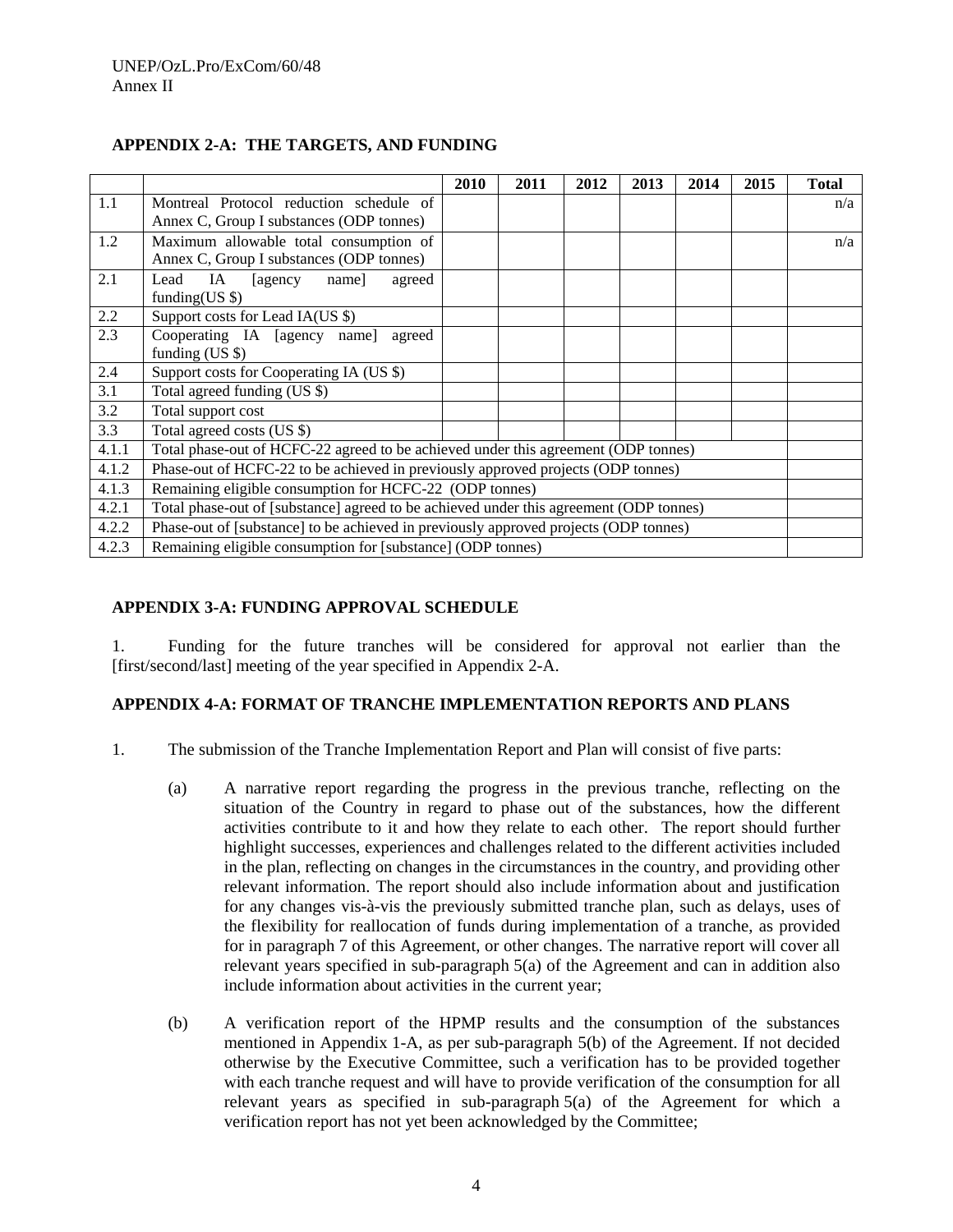- (c) A written description of the activities to be undertaken in the next tranche, highlighting their interdependence and taking into account experiences made and progress achieved in the implementation of earlier tranches. The description should also include a reference to the overall plan and progress achieved, as well as any possible changes to the overall plan foreseen. The description should cover the years specified in sub-paragraph 5(d) of the Agreement. The description should also specify and explain any revisions to the overall plan which were found to be necessary;
- (d) A set of quantitative information for the report and plan, submitted online into a database, as per the relevant decisions of the Executive Committee in respect to the format required. This quantitative information, to be submitted by calendar year, will be amending the narratives and description for the report (see sub-paragraph 1(a) above) and the plan (see sub-paragraph 1(c) above), and will cover the same time periods and activities; it will also capture the quantitative information regarding any necessary revisions of the overall plan as per sub-paragraph 1(c) above. While the quantitative information is required only for previous and future years, the format will include the option to submit in addition information regarding the current year if desired by the country and agency; and
- (e) An Executive Summary of about five paragraphs, summarizing the information of above sub-paragraphs  $1(a)$  to  $1(d)$ .

## **APPENDIX 5-A: MONITORING INSTITUTIONS AND ROLES**

*1. Appendix 5-A, Monitoring Institutions and Roles, may vary from agreement to agreement. Previous agreements entered by the Committee as reflected in the Reports of the Meetings as well as the existing agreements for the TPMP should be referenced to provide relevant examples. The principle need is for the appendix to provide a detailed and credible indication of how progress is to be monitored and which organizations will be responsible for the activities. Please take into account any experiences from implementing the TPMP, and introduce the relevant changes and improvements.*

#### **APPENDIX 6-A: ROLE OF THE LEAD IMPLEMENTING AGENCY**

1. The Lead IA will be responsible for a range of activities. These can be specified in the project document further, but include at least the following:

- (a) Ensuring performance and financial verification in accordance with this Agreement and with its specific internal procedures and requirements as set out in the Country's phase-out plan;
- (b) Assisting the Country in preparation of the Tranche Implementation Plans and subsequent reports as per Appendix 4-A;
- (c) Providing verification to the Executive Committee that the Targets have been met and associated annual activities have been completed as indicated in the Tranche Implementation Plan consistent with Appendix 4-A.
- (d) Ensuring that the experiences and progress is reflected in updates of the overall plan and in future tranche implementation plans consistent with sub-paragraphs 1(c) and 1(d) of Appendix 4-A;